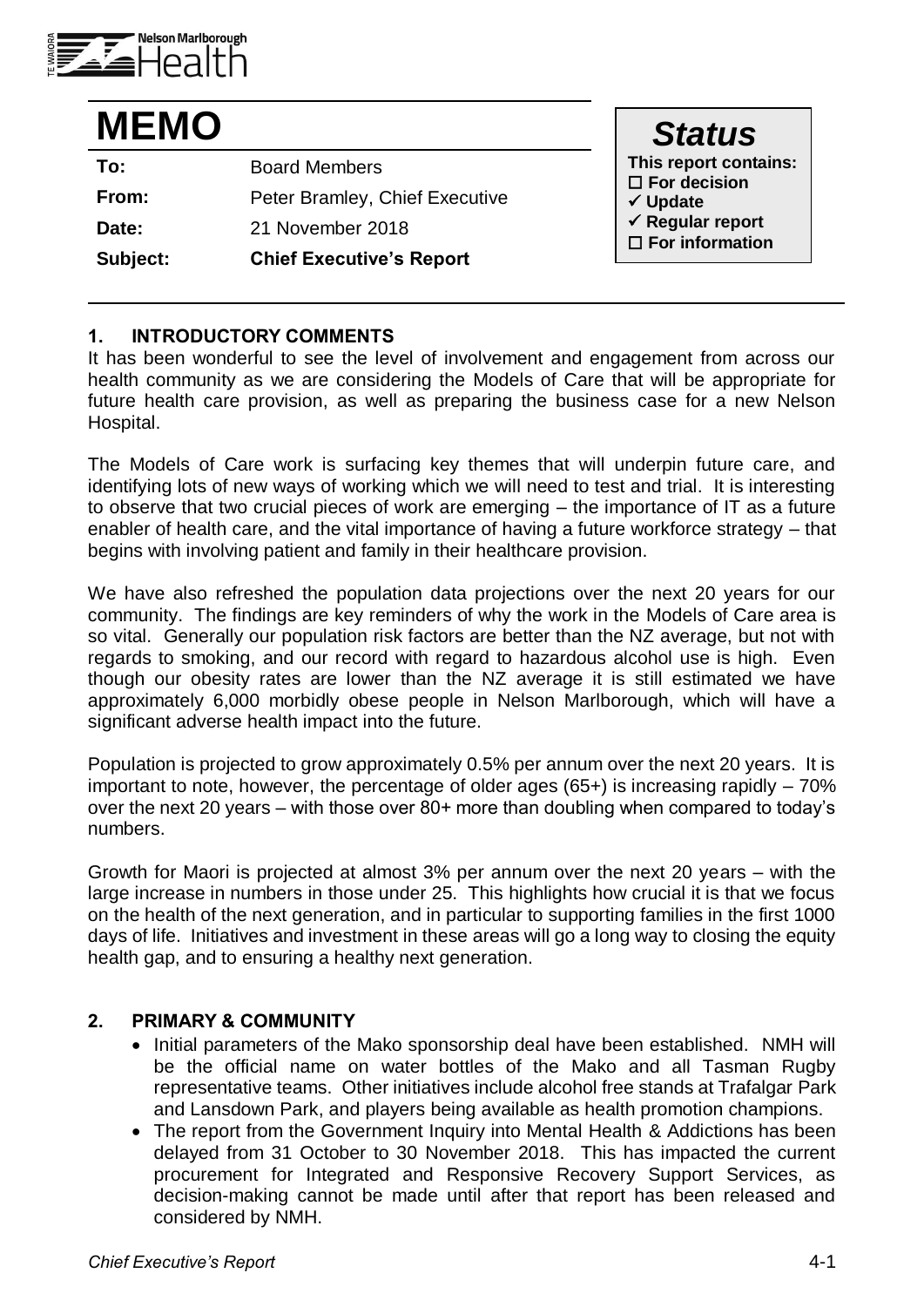

- Stop Smoking Service information sessions have been held at various businesses in Nelson.
- Promotion for Stop Smoking was provided at the Asthma Society's Pulmonary Rehabilitation Course, at the Richmond Mall and local gyms. The 'Quit for Christmas' campaign is beginning with a billboard being installed from 1 November to 1 December. The Nelson Library promotion is planned to support this along with a newspaper story to reflect workplace support pre-Christmas. Smokefree updates were given to the Nelson Mental Health Unit and Nelson Midwives about the Smokefree Service and Pepi First.
- The Public Health Service continues to strengthen its partnership with the Rural Trust and Rural Women NZ. A workshop presentation was delivered for those living and working in the Murchison/Maruia community. This was well attended and reported for future reference in the rural news.
- The Public Health Service facilitated an opportunity for 20 management staff from the region's workplaces to attend two workshops on mental wellbeing in the workplace. The Mental Health Foundation led the workshops, which were oversubscribed. This is a key priority area for most workplaces and has been recognised by the WorkWell programme.
- The Individualised Placement Support pilot in Blenheim was launched early in the month with two employment specialists employed by Te Ara Mahi being co-located and integrated within the Witherlea Mental Health teams. This pilot is for six months.
- Discussions are beginning with Interpreting NZ regarding the roll out of services in Marlborough, which is timely with Blenheim being suggested as a resettlement area.

## **3. CLINICAL SERVICES**

- October saw the implementation of Patientrack within the inpatient areas in Wairau Hospital. The extensive implementation planning, coupled with the positivity of the staff, has made for a very smooth transition to this nursing tool for patient planning.
- MAPU completed the 10 week trial at the beginning of October, and although there was available funding to extend, the CNMs all voted to return to life without MAPU. The IMCU will continue until 21 December and is having a positive impact on HDU beds.
- Acute demand has remained steady throughout the first four months of the year, especially surgical demand. Thus our elective health target is below plan. Pressure remains on the delivery of timely ESPIs but progress has been made with reporting and HODs now have a report that can assist with demand management versus available capacity. The new acute roster within General Surgery is settling in, however the impact on elective delivery has been greater than predicted and more work is being undertaken to understand this.
- In some areas reporting to assist with managing service delivery remains an issue. This includes overdue follow ups and managing our production plan for elective discharges. Ongoing discussion are being held with the reporting team to expedite these crucial reports.
- A new role for a nurse practitioner has been successfully recruited to in ED Wairau. This is a superb example of the team leading a change in model of care to provide a stable workforce for the future.
- Christmas and holiday season planning is well advanced and will be based on learnings from last year.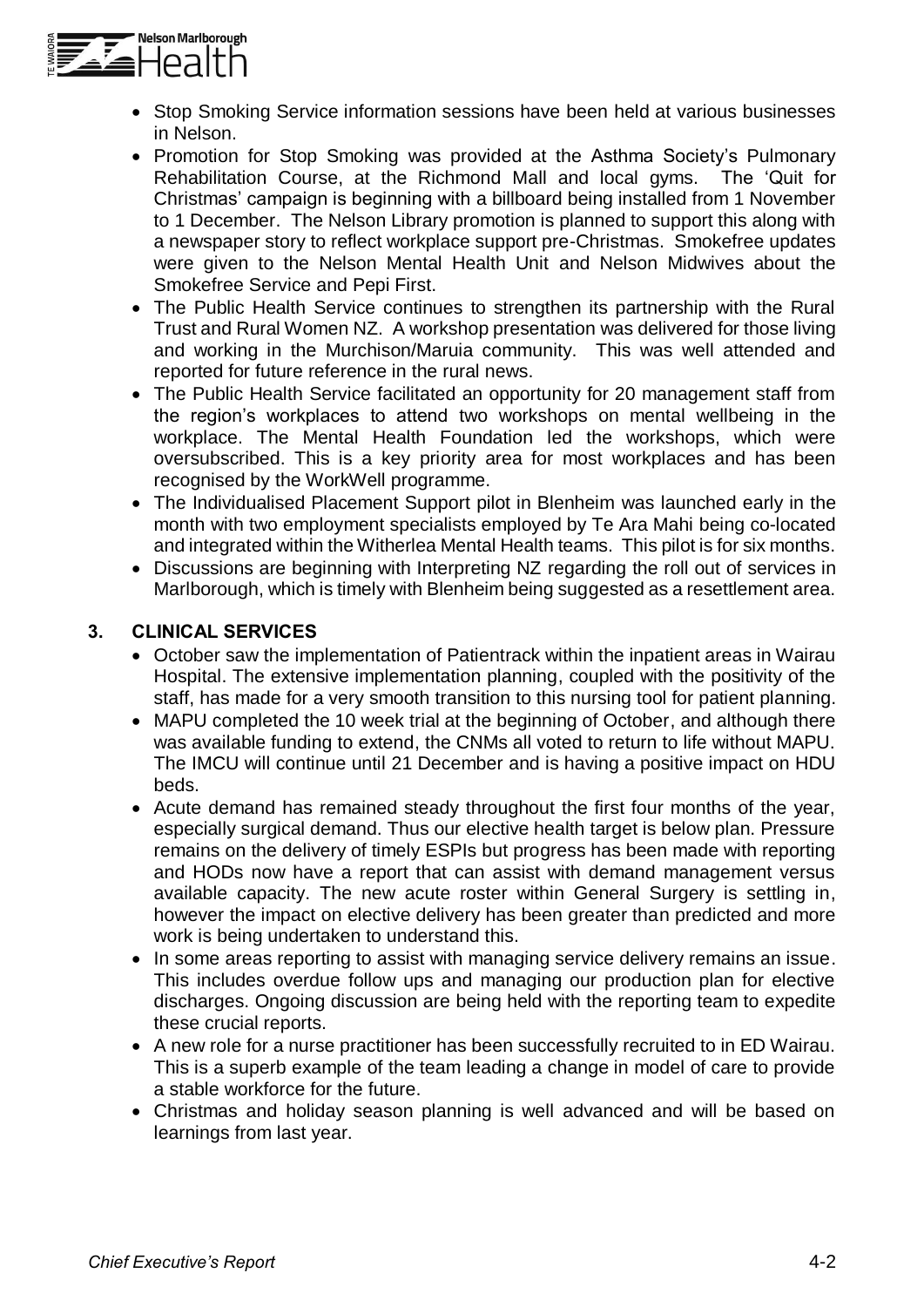

## **4. MENTAL HEALTH & ADDICTIONS AND DSS**

## **4.1 Smartrak**

Smartrak demonstrated two different types of staff duress alarms to all Mental Health & Addictions teams. Staff feedback from the demonstrations was positive. The next step is to undertake a short pilot to ensure the alarms are "fit for purpose".

## **4.2 SMO Vacancies**

Contingency planning is underway to manage current vacancies whilst recruitment is proceeding. Specifically to address the recent resignation of Dr Heather McPherson (DAMHS/DAO) and her immediate successor Dr Richard Tranter. Dr Joe Babinski has accepted the role of DAMHS for the next 6 months, and Dr Craig Fenwick has accepted the role of Clinical Director/Mental Health for the next 6 months.

## **4.3 Community Teams**

Nelson Tasman are focusing on maintaining continuity in the acute service at a time of staffing shortfall, embedding contingency actions put in place over recent weeks. Recruitment for permanent positions continues.

Plans for the relocation of Tasman Team to the Alexandra site continue.

In Marlborough initiatives on IPS (employment) Equally Well (metabolic monitoring) in conjunction with the PHO, and liaison development with the Mental Health Pharmacist are some of the activities currently underway.

## **4.4 Mental Health Admissions Unit**

Capacity has been challenging and even when under capacity, we still have up to five patients returning for review.

|                                 | <b>September</b> | <b>October</b> |
|---------------------------------|------------------|----------------|
| Admissions                      |                  |                |
| Adult<br>$\bullet$              | 27               | 29             |
| Youth<br>$\bullet$              |                  | 2              |
| <b>Discharges</b>               |                  |                |
| Adult<br>$\bullet$              | 30               | 25             |
| Youth<br>$\bullet$              | 0                | 2              |
| Seclusion                       |                  |                |
| Episodes<br>$\bullet$           | 38               | 37             |
| Number of Patients<br>$\bullet$ | 6                | 5              |

## **4.5 Child & Adolescent Mental Health Service (CAMHS)**

The Day Programme young people have been knitting for the Special Care Babies Unit at Nelson Hospital. They have made three blankets, six hats, six pairs of booties, six cardigans and 12 wash cloths. This has been very warmly received.

|                              |                  | <b>Nelson/Tasman</b> | <b>Wairau</b>    |                |  |
|------------------------------|------------------|----------------------|------------------|----------------|--|
|                              | <b>September</b> | <b>October</b>       | <b>September</b> | <b>October</b> |  |
| Referrals                    |                  | 51                   | 38               | 38             |  |
| Waitlist                     | 27               |                      |                  | 28             |  |
| Discharges                   | 88               | 103                  | 16               | 28             |  |
| Redirected to TPO            |                  |                      |                  |                |  |
| Redirected to other Agencies | 22               |                      |                  |                |  |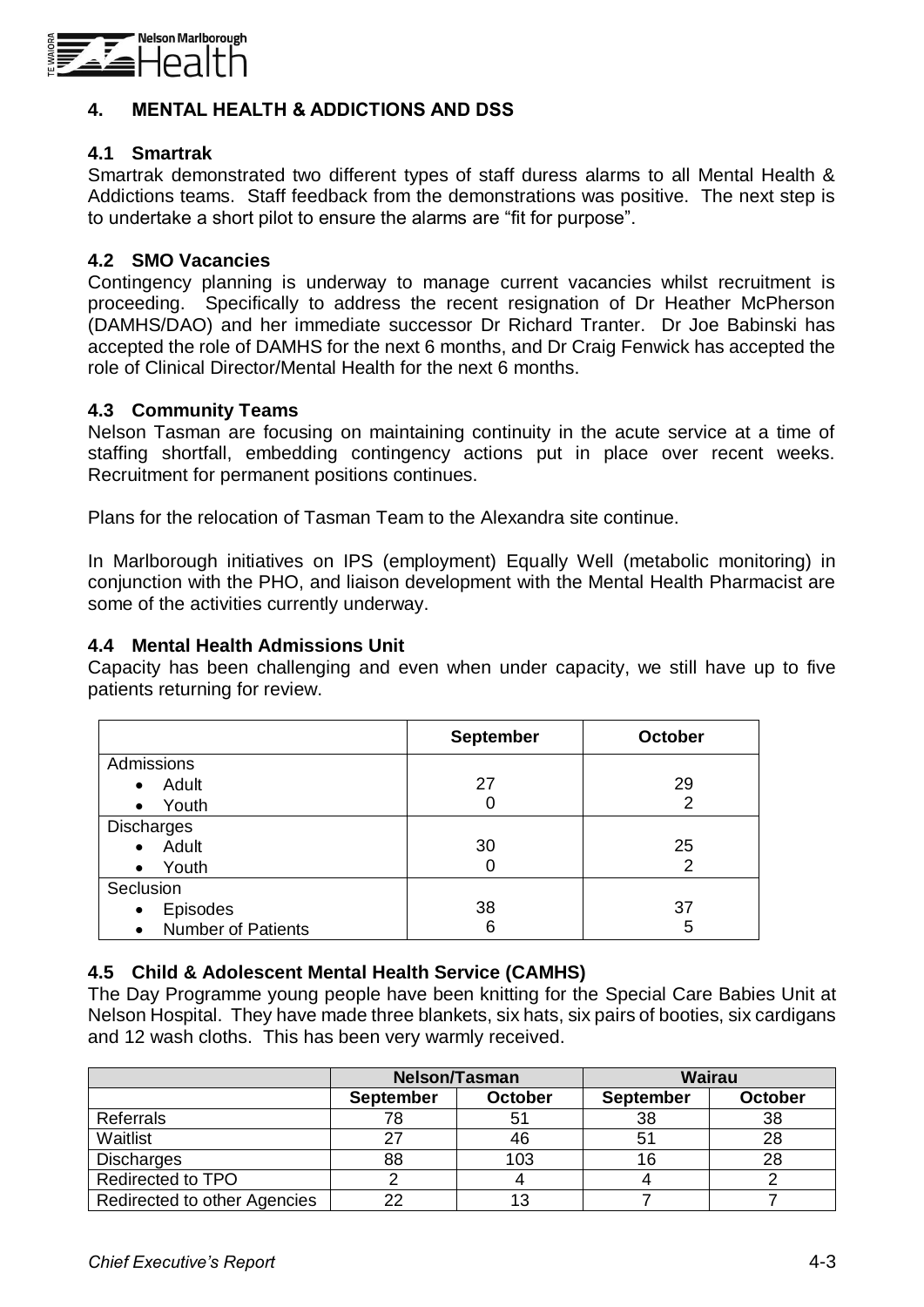

## **4.6 Older Persons (Alexandra Hospital)**

The number of patients waiting for D6 beds now sits at 3, with the average waiting time being 80 days.

|                                  | <b>August</b> | <b>September</b> | <b>October</b> |
|----------------------------------|---------------|------------------|----------------|
| <b>Bed Occupancy</b>             | 90%           | 71%              | 70%            |
| Admissions                       |               |                  |                |
| <b>Discharges</b>                | C             | <sub>5</sub>     |                |
| # Waiting for D6 Beds (dementia) |               |                  |                |

## **4.7 Addictions Service**

The main highlight for Addictions services in Nelson is that we have cleared all of the waitlist. People will be seen within 1-2 weeks and urgent need can be seen straight away. Well done to the team.

|                      | <b>Adult</b><br>Nelson/Tasman |     | <b>Adult</b><br><b>Wairau</b> |     | Youth<br><b>Nelson/Tasman</b> |     | Youth<br><b>Wairau</b> |     |
|----------------------|-------------------------------|-----|-------------------------------|-----|-------------------------------|-----|------------------------|-----|
|                      | Sep                           | Oct | Sep                           | Oct | Sep                           | Oct | Sep                    | Oct |
| Referrals            | 67                            | 57  | 34                            | 30  | 21                            |     | 6                      | 9   |
| <b>Court Reports</b> | 12                            | 22  | 12                            | 10  |                               |     | O                      |     |

## **4.8 Marlborough Adult Mental Health**

|                                                                            | <b>August</b> | <b>September</b> | <b>October</b> |
|----------------------------------------------------------------------------|---------------|------------------|----------------|
| Referrals accepted                                                         | 15            | 19               | クフ             |
| Advice only or Redirected to other<br>services e.g. ACC, AOD, primary care | 18            | 26               | 12             |

## **4.9 Seclusion**

|                            | <b>August</b> | <b>September</b> | <b>October</b> |
|----------------------------|---------------|------------------|----------------|
| Total number of patients   |               |                  | b              |
| Total number of hours      | 1,589         | 614              | 463            |
| Maximum hours in seclusion | 105           | 120              | 64             |
| Minimum hours in seclusion | 0.25          | 0.5              | በ ጋ            |

Increased use of seclusion is attributed to a small number of patients with high acuity and special needs requiring separation from the main ward.

The Zero Seclusion Project team continues to work embedding co-design/six core strategies into every day practice.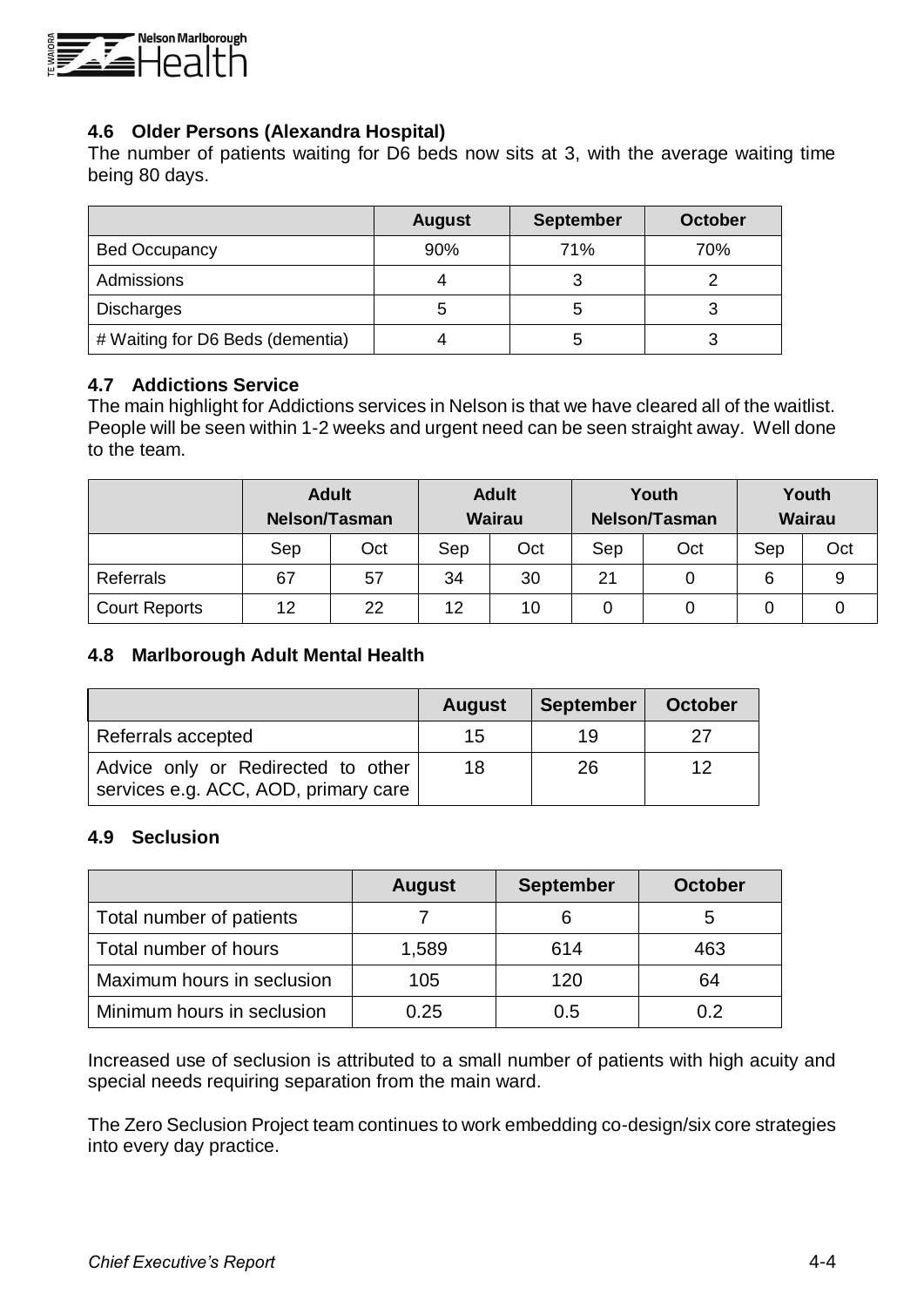

## **4.10 Disability Support Services**

| <b>Disability Support Services (DSS)</b> |                                                      |                |                               |                |                | YTD              |                |                |                             |                |                  |
|------------------------------------------|------------------------------------------------------|----------------|-------------------------------|----------------|----------------|------------------|----------------|----------------|-----------------------------|----------------|------------------|
|                                          |                                                      |                | <b>Current September 2018</b> |                |                | September        |                |                | <b>Current October 2018</b> |                | YTD October2018  |
|                                          | <b>Contracted Services</b>                           | ID             | PD                            | <b>LTCH</b>    | Total          | <b>YTD Total</b> | ID             | PD             | <b>LTCH</b>                 | Total          | <b>YTD Total</b> |
| <b>Current Moh</b>                       | As per Contracts at month                            |                |                               |                |                |                  |                |                |                             |                |                  |
| Contract                                 | end                                                  | 163.5          | 17                            |                | 180.5          |                  | 164.5          | 17             |                             | 181.5          |                  |
| Beds-Moh                                 | As per Contracts at month                            |                |                               |                |                |                  |                |                |                             |                |                  |
| <b>Individual contracts</b>              | end                                                  | 9              | $\overline{2}$                |                | 11             |                  | 9              | $\overline{2}$ |                             | 11             |                  |
| Beds-S&P-<br><b>Chronic Health</b>       | As per Contracts at month                            |                |                               |                |                |                  |                |                |                             |                |                  |
| <b>Conditions</b>                        | end                                                  | 1              |                               | 9              | 10             |                  | 1              |                | 9                           | 10             |                  |
| <b>Beds-Individual</b>                   | As per Contracts at month                            |                |                               |                |                |                  |                |                |                             |                |                  |
| contracts with ACC                       | end                                                  | $\mathbf{1}$   | $\mathbf{1}$                  |                | $\overline{2}$ |                  | 1              | 1              |                             | $\overline{2}$ |                  |
| Beds - Others -                          |                                                      |                |                               |                |                |                  |                |                |                             |                |                  |
| CY&F & Mental                            |                                                      |                |                               |                |                |                  |                |                |                             |                |                  |
| Health                                   |                                                      | 1.5            |                               |                | 2.5            |                  | 1.5            |                |                             | 2.5            |                  |
|                                          |                                                      |                |                               |                |                |                  |                |                |                             |                |                  |
|                                          | <b>Residential contracts -</b>                       |                |                               |                |                |                  |                |                |                             |                |                  |
|                                          | Actual at month end                                  | 176            | 21                            | 9              | 206            |                  | 177            | 21             | 9                           | 207            |                  |
|                                          |                                                      |                |                               |                |                |                  |                |                |                             |                |                  |
|                                          | Number of people supported                           |                |                               |                |                |                  |                |                |                             |                |                  |
| <b>Total number of</b>                   | Residential service users -                          |                |                               |                |                |                  |                |                |                             |                |                  |
| people supported                         | Actual at month end                                  | 176            | 21                            | 9              | 206            |                  | 177            | 21             | 9                           |                | 207 increase 1   |
|                                          | Respite service users -                              |                | $\overline{2}$                |                |                |                  |                |                |                             |                |                  |
|                                          | Actual at month end<br>Child Respite service users - | $\overline{2}$ |                               |                | 4              |                  | 3              | $\overline{2}$ |                             |                | 5 increase 1     |
|                                          | Actual at month end                                  | 28             |                               |                |                | 28 increase 2    | 30             |                |                             |                | 30 increase 2    |
|                                          | <b>Personal cares/SIL service</b>                    |                |                               |                |                |                  |                |                |                             |                |                  |
|                                          | users - Actual at month end                          | 1              | 1                             |                | 2              |                  | $\mathbf 0$    | 1              |                             |                | 1 decrease 1     |
|                                          |                                                      |                |                               |                |                |                  |                |                |                             |                |                  |
|                                          | <b>Total number of people</b>                        |                |                               |                |                |                  |                |                |                             |                |                  |
|                                          | supported                                            | 207            | 24                            | 9              | 240            |                  | 210            | 24             | 9                           | 243            |                  |
|                                          |                                                      |                |                               |                |                |                  |                |                |                             |                |                  |
| <b>Total Available Beds</b>              |                                                      |                |                               |                |                |                  |                |                |                             |                |                  |
| Service wide                             | <b>Count of ALL bedrooms</b>                         | 230            |                               |                |                |                  | 230            |                |                             |                |                  |
|                                          | Total available bed days                             | 6,900          |                               |                |                | 21,160           | 7,130          |                |                             |                | 28,290           |
| <b>Total Occupied Bed</b>                | Actual for full month -                              |                |                               |                |                |                  |                |                |                             |                |                  |
| days                                     | includes respite                                     | 6,277          |                               |                |                | 19,378           | 6,521          |                |                             |                | 25,899           |
|                                          | Based on actual bed days                             |                |                               |                |                |                  |                |                |                             |                |                  |
|                                          | for full month (includes                             |                |                               |                |                |                  |                |                |                             |                |                  |
| <b>Total Occupied Beds</b>               | respite volumes)                                     | 91.0%          |                               |                |                | 91.6%            | 91.5%          |                |                             |                | 91.5%            |
|                                          |                                                      | Last           | Current                       |                |                |                  | Last           | Current        |                             |                |                  |
|                                          |                                                      | month          | month                         | Variance       |                |                  | month          | month          | Variance                    |                |                  |
| Total number of people supported         |                                                      | 238            | 240                           | $\overline{2}$ |                |                  | 240            | 243            | 3                           |                |                  |
|                                          | Total long term residential                          |                |                               |                |                |                  |                |                |                             |                |                  |
| <b>Referrals</b>                         | referrals                                            | 8              | $\overline{7}$                |                |                |                  | $\overline{7}$ | $\overline{7}$ |                             |                |                  |
| Referrals - Child                        |                                                      |                |                               |                |                |                  |                |                |                             |                |                  |
| Respite                                  | Child Respite referrrals                             | $\mathbf 2$    | 4                             |                |                |                  | 4              | 10             |                             |                |                  |
|                                          | New Referrals in the month                           | $\blacksquare$ | 8                             |                |                |                  | 8              | 4              |                             |                |                  |
| Of above total                           |                                                      |                |                               |                |                |                  |                |                |                             |                |                  |
| referrals                                | Transitioning to service                             | $\overline{a}$ | $\overline{a}$                |                |                |                  |                | $\blacksquare$ |                             |                |                  |
|                                          | On Waiting List                                      | 8              | $\overline{7}$                |                |                |                  | $\overline{7}$ | $\overline{7}$ |                             |                |                  |
| <b>Vacant Beds at End</b>                |                                                      |                |                               |                |                |                  |                |                |                             |                |                  |
| of month                                 |                                                      | 13             | 13                            |                |                |                  | 13             | 10             |                             |                |                  |
|                                          | Less people transitioning to                         |                |                               |                |                |                  |                |                |                             |                |                  |
|                                          | service                                              |                |                               |                |                |                  |                | $\blacksquare$ |                             |                |                  |
|                                          | <b>Vacant Beds</b>                                   | 13             | 13                            |                |                |                  | 13             | 10             |                             |                |                  |

## **5. INFORMATION TECHNOLOGY**

- The eObservations project chalked up success with Patientrack going live in the pilot wards in Wairau this month. Overall the roll out went smoothly, and is being well received by the clinical team. The regional DONs are working through a regional governance structure for shared assessment forms and processes. The next decision is where to host the Patientrack software, either in our datacentre or on the regional host. Another good milestone for a big project is the PaBX replacement has been successfully completed.
- For SI PICS, CDHB retired their old PAS (Homer) and went live on SI PICS in October. Following that, the 18.2 release in November brings improvements including the ability to manage bed requests and transfers to secondary wards. We are looking to make SI PICS the master for all bed movements and train up to 400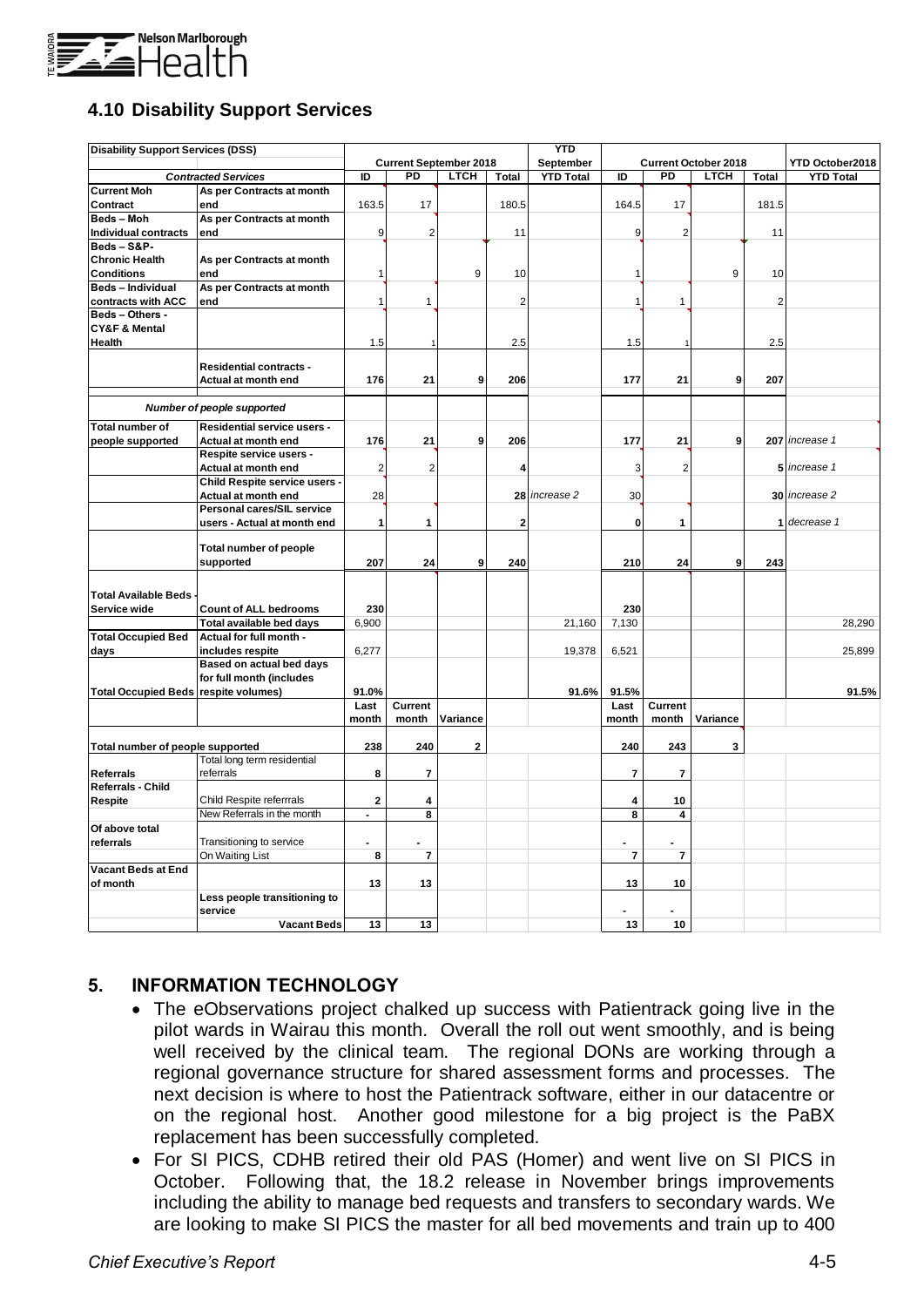

registered nurses onto SI PICS. Currently this functionality is scheduled to be activated early in the new year.

## **Project Status**

| <b>Name</b>                       | <b>Description</b>                                                                                                   | <b>Status</b>                                                                                                                                                                                                                                                                                                                                                                                         | Original<br><b>Due</b><br>date | <b>Revised</b><br>due date     |           |
|-----------------------------------|----------------------------------------------------------------------------------------------------------------------|-------------------------------------------------------------------------------------------------------------------------------------------------------------------------------------------------------------------------------------------------------------------------------------------------------------------------------------------------------------------------------------------------------|--------------------------------|--------------------------------|-----------|
| <b>PaperLite and New</b>          |                                                                                                                      |                                                                                                                                                                                                                                                                                                                                                                                                       |                                |                                |           |
| eTriage                           | Electronic triage of<br>referrals delivered via<br><b>ERMS</b>                                                       | ENT confirmed for pilot. Code set<br>finalised and being built by Orion.<br>Business process agreed. Train<br>the trainer planned for 11 Nov.<br>Issue raised on suitability of<br>Cardiology (and likely other)<br>services with current form. Raised<br>regionally, and Gap analysis<br>underway.                                                                                                   | various                        | <b>May 18</b>                  |           |
| eRadiology                        | Regional project for<br>online ordering and<br>sign-off for Radiology<br>tests and results                           | Kick-off workshop held, SIAPO to<br>issue PID with revised costs and<br>timelines.                                                                                                                                                                                                                                                                                                                    | Mar 18                         | <b>TBC</b>                     |           |
| ePharmacy: IPS                    | ePharmacy is a<br>dispensing and stock<br>management system<br>which will allow<br>reporting of medication<br>usage. | <b>Implementation Planning Study</b><br>(IPS) to upgrade to regional<br>ePharmacy from local WinDOSE.<br>Documents for NMH and WCDHB<br>now submitted to vendor to confirm<br>project plan and price.                                                                                                                                                                                                 | <b>Jul 18</b>                  | Nov 18                         |           |
| SI PICS -<br><b>Foundation</b>    | <b>Patient Administration</b><br>System (PAS)<br>replacement for<br>Ora*Care                                         | CDHB Phase II went live on the 6 <sup>th</sup><br>October, NMH provided some floor<br>walking assistance. Release 18.2 is<br>scheduled for 27 <sup>th</sup> November<br>however it is dependent fixes and<br>testing. Work is underway to<br>establish a nurse champions group<br>and to plan training for nurses to<br>complete after hours bed<br>management in SI PICS from the<br>end of January. | 18.2:<br>Nov 18                |                                |           |
| eObservations<br>(Patientrack)    | Mobile Nursing tool to<br>record EWS,<br>active alerts                                                               | Inpatient Unit Wairau went live with<br>system in October, excellent<br>assessments, & provide implementation and application well<br>received by clinical team. HCS<br>integration on track for 5 <sup>th</sup><br>December. Regional governance<br>structure still to be decided.                                                                                                                   | July 18                        | Oct 18 for $\bullet$<br>pilot. |           |
| <b>Scanned Medical</b><br>records | Scanning, indexing and<br>storing online medical<br>records                                                          | System now stabilised, backlog<br>being reduced.<br><b>FileBound implementation</b><br>complete, acceptance testing<br>underway. Comms scheduled for<br>Nov.                                                                                                                                                                                                                                          | n/a                            | Nov 18                         | $\bullet$ |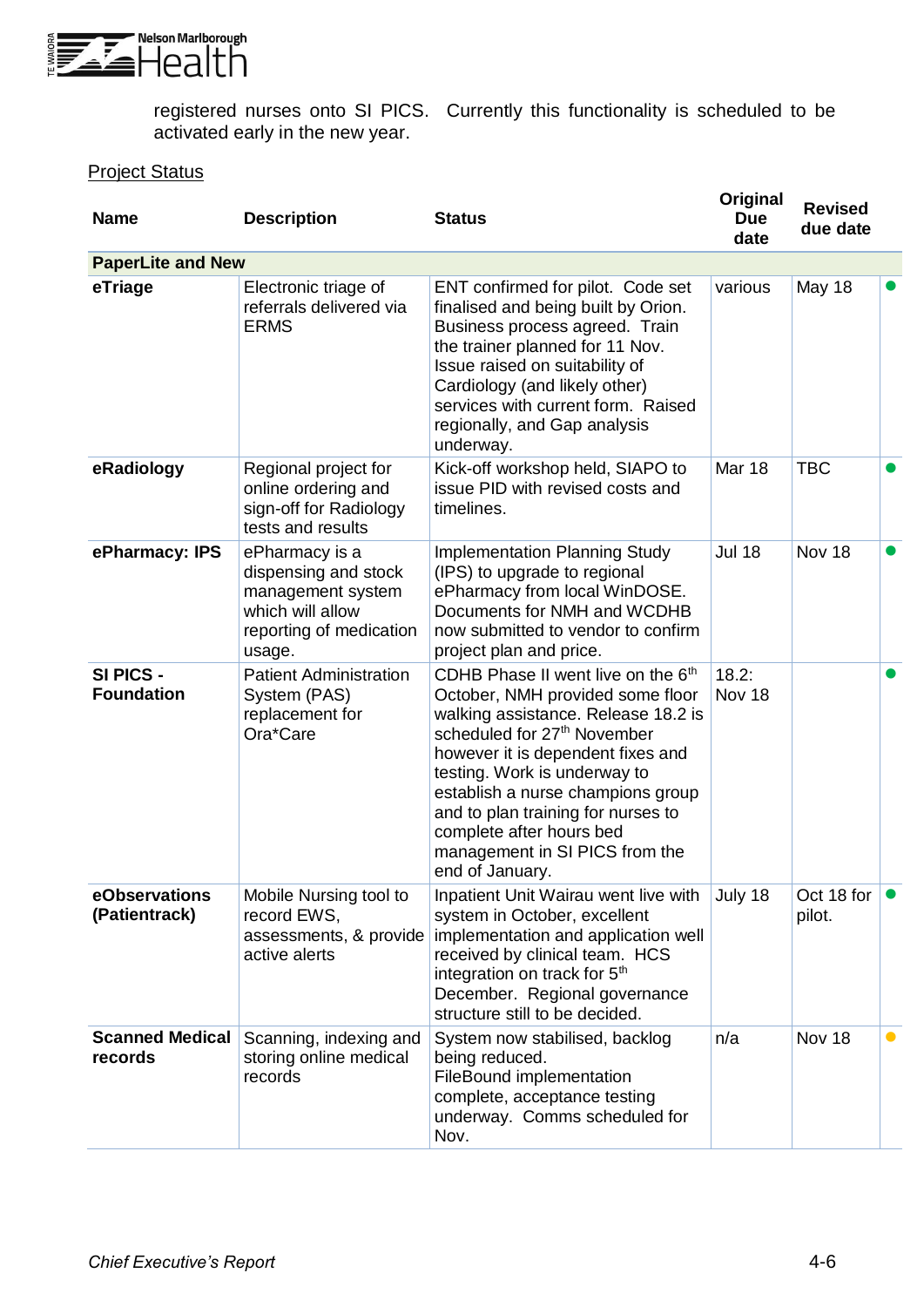

| <b>Name</b>                         | <b>Description</b>                                                                 | <b>Status</b>                                                                                                                                                                                                                                          | Original<br><b>Due</b><br>date | <b>Revised</b><br>due date |  |
|-------------------------------------|------------------------------------------------------------------------------------|--------------------------------------------------------------------------------------------------------------------------------------------------------------------------------------------------------------------------------------------------------|--------------------------------|----------------------------|--|
| <b>Virtual Health</b><br><b>PoC</b> | Establishing small local<br>Proof of Concepts to<br>implement Virtual<br>programme | RealPresence application now<br>works within firewalls. Small 'use<br>cases' have been selected and<br>Health, as part of a step testing will continue during<br>September and October. This work<br>is also being folded into the MoC<br>workstreams. | n/a                            |                            |  |

## **6. PERFORMANCE INFORMATION**

## **6.1 Shorter Stays in Emergency Department**

In October the Nelson Emergency Department achieved 91.8% and the Wairau Emergency Department achieved 95%, against a target of 95%.





## Length of stay target for past 3 months

|               | August 2018 |        | September 2018 |       | October 2018 |        |  |
|---------------|-------------|--------|----------------|-------|--------------|--------|--|
|               | Total       | $6hrs$ | Total          | <6hrs | <b>Total</b> | $6hrs$ |  |
| <b>Nelson</b> | 2,380       | 2,236  | 2,321          | 2,196 | 2,374        | 2,181  |  |
|               |             | 93.9%  |                | 94.6% |              | 91.8%  |  |
| <b>Wairau</b> | 1,433       | 1,368  | 1,433          | 1,368 | 1,536        | 1,464  |  |
|               |             | 95.5%  |                | 95.5% |              | 95%    |  |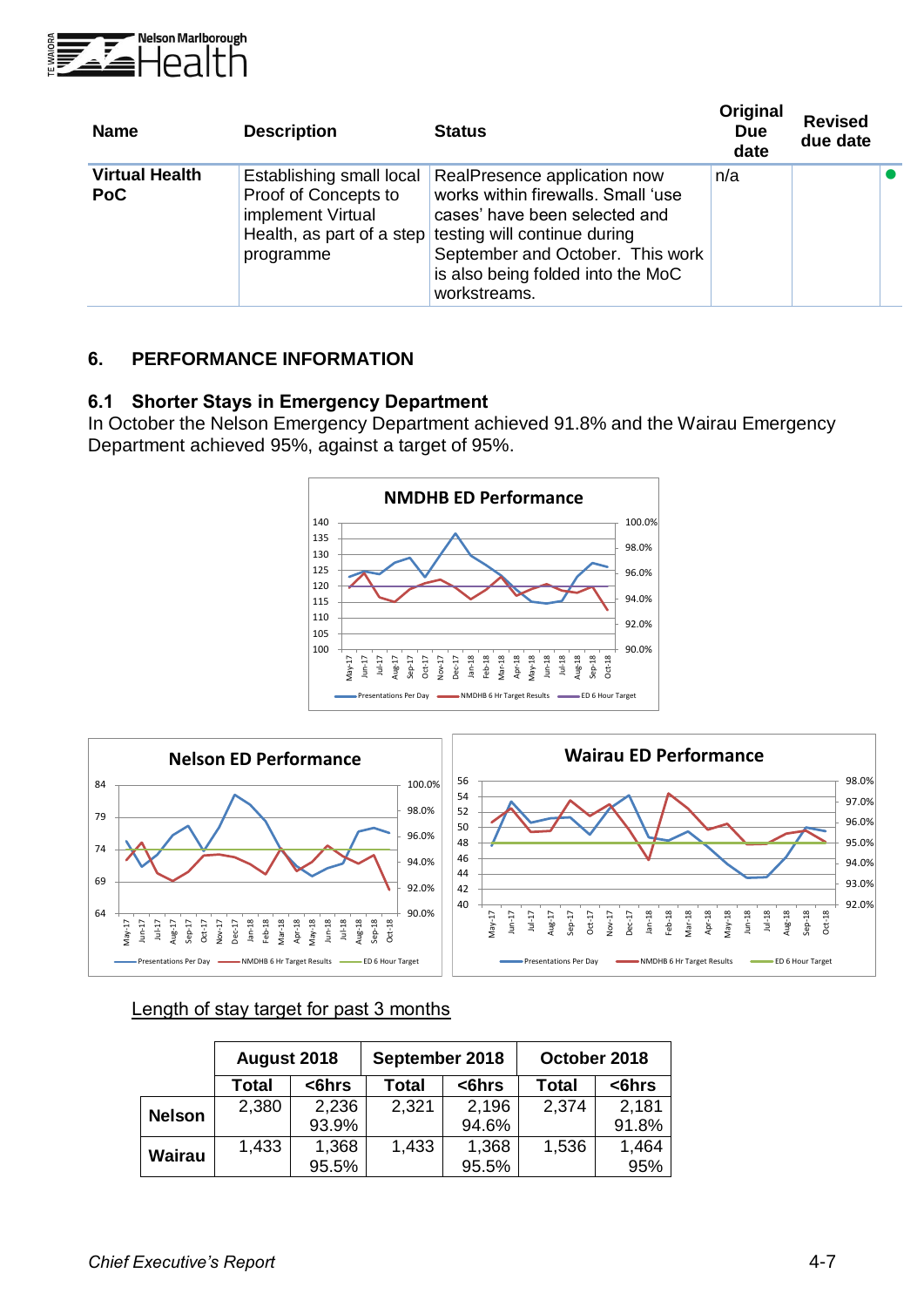

#### Emergency Department Nelson

There was a 2.3% increase in the number of presentations in October 2018 (2,374) from September 2018 (2,321). There was a 3.8% increase in comparison to October 2017 (2,287).

#### **6.2 Elective / Acute Arranged Services**

ESPI 2 was Red for the month of October, with 150 patients not being seen within 120 days of referral acceptance.

ESPI 5 was Red for the month of October, with 72 patients not being treated within 120 days of being given certainty.

Following the migration to SIPICs we have had ongoing data issues causing the ESPI results to appear Red at Ministry level when internally we have achieved Yellow status. This has caused an error in five of the past 12 months. A discussion has been held with the Ministry of Health regarding these errors and a plan for correction of errors is in place.

## **Nelson Marlborough District Health Board** 2018/19 Electives Initiative Report

#### 2018/19 Elective Surgical Discharges (ESD) Delivery

|                                         | <b>Year to Date</b><br><b>ESD Plan</b> | <b>Year to</b><br>Date ESD<br><b>Delivery</b> | Variance<br>from plan | 2018/19<br><b>Elective</b><br><b>Surgical</b><br><b>Discharges</b> |
|-----------------------------------------|----------------------------------------|-----------------------------------------------|-----------------------|--------------------------------------------------------------------|
| <b>Elective surgical PUC</b>            | 1,530                                  | 1,334                                         | $-196$                | 7,575                                                              |
| <b>Elective non-surgical PUC</b>        | 44                                     | 43                                            | -1                    |                                                                    |
| <b>Arranged surgical PUC</b>            | 16                                     | 337                                           | 321                   |                                                                    |
| <b>Arranged non-surgical PUC</b>        | 295                                    | 32                                            | $-263$                |                                                                    |
| <b>YTD Elective Surgical Discharges</b> | 1,885                                  | 1,746                                         | $-139$                | 92.6%                                                              |

#### **6.3 Enhanced Access to Diagnostics**

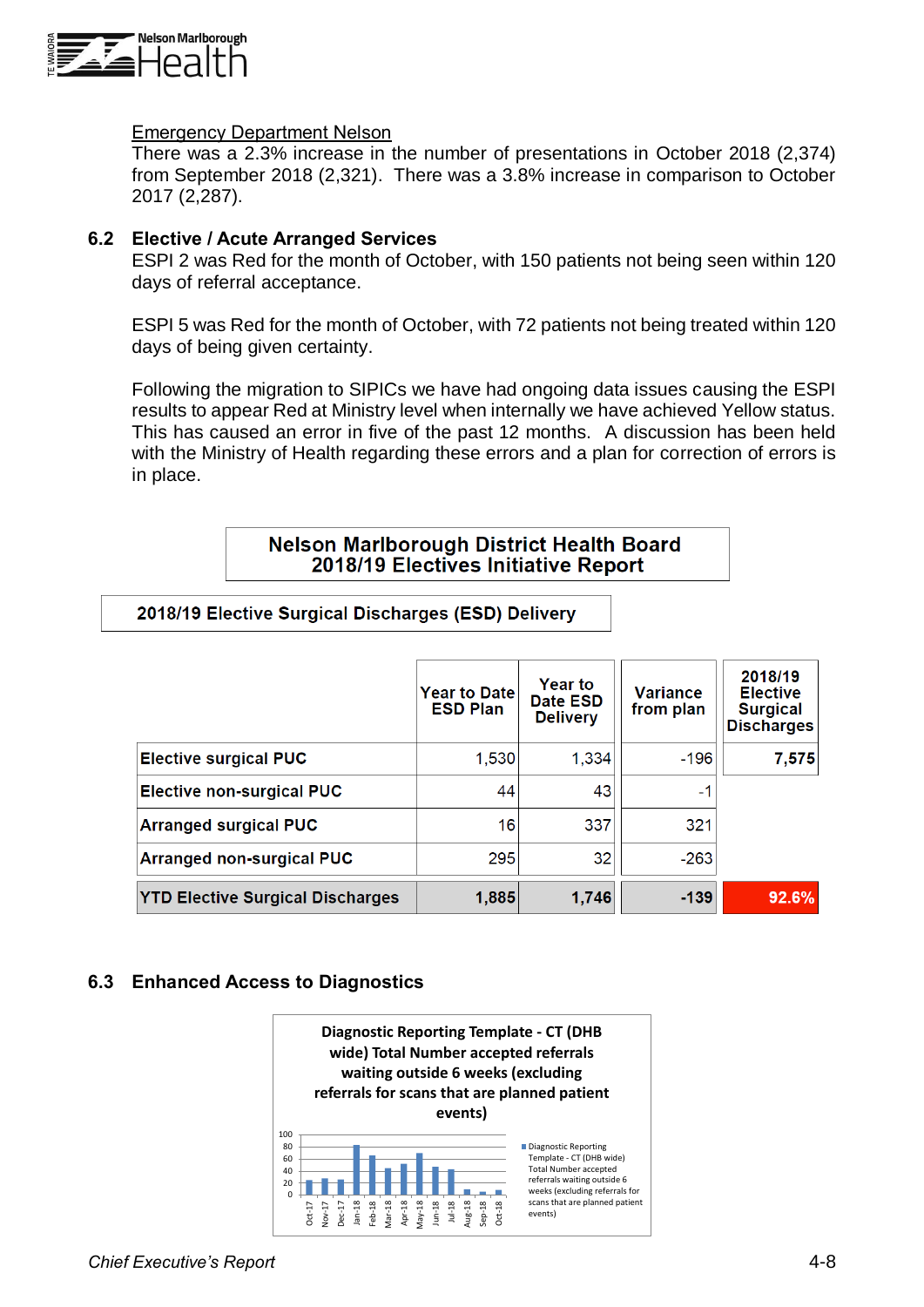



# **6.4 Improving Diagnostic Waiting Times – Colonoscopy**

To date there are 285 overdue surveillance colonoscopies.

## **6.5 Faster Cancer Treatment – Oncology**

| FCT Monthly Report - Oct 2018                                  |                          |                     |                         |                         |                         |                     |                            |                                                                                     |                   | Reporting Month: Sep 2018 - Quarter 1 - 2018-2019 |                                                   |                     |                                           |                     |                                                             |                         |
|----------------------------------------------------------------|--------------------------|---------------------|-------------------------|-------------------------|-------------------------|---------------------|----------------------------|-------------------------------------------------------------------------------------|-------------------|---------------------------------------------------|---------------------------------------------------|---------------------|-------------------------------------------|---------------------|-------------------------------------------------------------|-------------------------|
|                                                                |                          |                     |                         |                         |                         |                     |                            |                                                                                     |                   |                                                   |                                                   |                     |                                           |                     |                                                             | As at 01/11/2018        |
| 62 Day Indicator Records                                       |                          |                     |                         |                         |                         |                     |                            |                                                                                     |                   |                                                   |                                                   |                     |                                           |                     |                                                             |                         |
|                                                                |                          |                     |                         |                         |                         |                     |                            |                                                                                     |                   |                                                   |                                                   |                     |                                           |                     |                                                             |                         |
| <b>TARGET SUMMARY (90%)</b>                                    |                          |                     |                         |                         |                         |                     |                            | <b>Completed Records</b>                                                            |                   |                                                   |                                                   |                     |                                           |                     |                                                             |                         |
|                                                                | Oct -18<br>(in progress) |                     | Sep-18                  |                         | Aug-18                  |                     | Quarter 2<br>(in progress) |                                                                                     | Quarter 1         |                                                   | <b>Financial</b><br>Year to Date<br>Jul 18-Jun 19 |                     | <b>Rolling 12 Months</b><br>Oct 17-Sep 18 |                     | <b>Previous</b><br><b>Financial Year</b><br>$(2017 - 2018)$ |                         |
| Numbers as Reported by MOH<br>(Capacity Constraint delay only) | Within 62<br>Days        | Exceeded<br>62 Days | Within 62<br>Days       | Exceeded<br>62 Days     | Within 62<br>Days       | Exceeded<br>62 Days | Within 62<br>Days          | Exceeded<br>62 Days                                                                 | Within 62<br>Days | Exceeded<br>62 Days                               | Within 62<br>Days                                 | Exceeded<br>62 Days | Within 62<br>Days                         | Exceeded<br>62 Days | Within 62<br>Days                                           | Exceeded 6<br>Days      |
|                                                                | 88%                      | 12%                 | 96%                     | 4%                      | 92%                     | 8%                  | 88%                        | 12%                                                                                 | 90%               | 10%                                               | 90%                                               | 10%                 | 88%                                       | 12%                 | 89%                                                         | 11%                     |
| <b>Number of Records</b>                                       | 23                       | 3                   | 23                      | $\mathbf{1}$            | 24                      | $\overline{2}$      | 23                         | 3                                                                                   | 66                | $\overline{7}$                                    | 66                                                | $\overline{7}$      | 281                                       | 38                  | 288                                                         | 35                      |
| <b>Total Number of Records</b>                                 | 26                       |                     | 24                      |                         | 26                      |                     | 26                         |                                                                                     | 73                |                                                   | 73                                                |                     | 319                                       |                     | 323                                                         |                         |
|                                                                |                          |                     |                         |                         |                         |                     |                            |                                                                                     |                   |                                                   |                                                   |                     |                                           |                     |                                                             |                         |
| <b>Numbers Including all Delay Codes</b>                       | 68%                      | 32%                 | 79%                     | 21%                     | 73%                     | 27%                 | 68%                        | 32%                                                                                 | 73%               | 27%                                               | 73%                                               | 27%                 | 80%                                       | 20%                 | 83%                                                         | 17%                     |
| <b>Number of Records</b>                                       | 23                       | 11                  | 23                      | 6                       | 24                      | $\mathbf{q}$        | 23                         | 11                                                                                  | 66                | 24                                                | 66                                                | 24                  | 281                                       | 71                  | 288                                                         | 61                      |
| <b>Total Number of Records</b>                                 | 34                       |                     | 29                      |                         | 33                      |                     | 34                         |                                                                                     | 90                |                                                   | 90                                                |                     | 352                                       |                     | 349                                                         |                         |
| 90% of patients had their 1st treatment<br>within: # days      | 79                       |                     | 79                      |                         | 106                     |                     | 79                         |                                                                                     | 91                |                                                   | 91                                                |                     | 79                                        |                     | 74                                                          |                         |
| 62 Day Delay Code Break Down                                   | Oct -18<br>(in progress) |                     | Sep-18                  |                         | Aug-18                  |                     | Quarter 2<br>(in progress) |                                                                                     | Quarter 1         |                                                   | Financial<br>Year to Date<br>Jul 18-Jun 19        |                     | Rolling 12 Months<br>Oct 17-Sep 18        |                     | Previous<br><b>Financial Year</b><br>$(2017 - 2018)$        |                         |
| 01 - Patient Reason (chosen to delay)                          | $\mathbf{1}$             |                     | $\overline{2}$          |                         | $\mathbf{1}$            |                     | $\mathbf{1}$               |                                                                                     | 6                 |                                                   | 6                                                 |                     | 8                                         |                     | 3                                                           |                         |
| 02 - Clinical Cons. (co-morbidities)                           | $\overline{7}$           |                     | 3                       |                         | $\sqrt{4}$              |                     | 7                          |                                                                                     | 11                |                                                   | 11                                                |                     | 25                                        |                     | 34                                                          |                         |
| 03 - Capacity Constraints                                      | $\overline{\mathbf{3}}$  |                     | $\overline{\mathbf{3}}$ |                         | $\overline{2}$          |                     | $\overline{\mathbf{3}}$    |                                                                                     | $\overline{7}$    |                                                   | $\overline{7}$                                    |                     | 38                                        |                     | 42                                                          |                         |
|                                                                |                          |                     |                         |                         |                         |                     |                            |                                                                                     |                   |                                                   |                                                   |                     |                                           |                     |                                                             |                         |
| <b>TUMOUR STREAM</b><br>Rolling 12 Months (Oct 17-Sep 18)      | Within 62<br>Days        | Within<br>62 Days   | Exceeded<br>62 Days     | Exceeded<br>62 Days     | Total<br><b>Records</b> |                     |                            | <b>ETHNICITY</b><br>Rolling 12 Months (Oct 17-Sep 18)<br><b>Chinese</b>             |                   |                                                   |                                                   | Within 62<br>Days   | Within<br>62 Days                         | Exceeded<br>62 Days | Exceeded<br>62 Days                                         | <b>Total</b><br>Records |
| Brain/CNS                                                      | 100%                     | $\overline{2}$      | 0%                      | $\mathsf 0$             | $\overline{2}$          |                     |                            |                                                                                     |                   |                                                   |                                                   | 0%                  | 0                                         | 100%                | $\mathbf{1}$                                                | $\mathbf{1}$            |
| <b>Breast</b>                                                  | 93%                      | 42                  | 7%                      | $\overline{\mathbf{3}}$ | 45                      |                     |                            | European not further defined<br>Not stated<br><b>NZ European</b><br><b>NZ Maori</b> |                   |                                                   |                                                   | 85%                 | 11                                        | 15%                 | $\overline{2}$                                              | 13                      |
| Gynaecological                                                 | 77%                      | 17                  | 23%                     | $\mathsf S$             | 22                      |                     |                            |                                                                                     |                   |                                                   |                                                   | 100%                | 5                                         | 0%                  | $\mathbf 0$                                                 | 5                       |
| Haematological                                                 | 90%                      | 19                  | 10%                     | $\overline{2}$          | 21                      |                     |                            |                                                                                     |                   |                                                   |                                                   | 80%                 | 229                                       | 20%                 | 56                                                          | 285                     |
| Head & Neck                                                    | 50%                      | 11                  | 50%                     | 11                      | 22                      |                     |                            |                                                                                     |                   |                                                   |                                                   | 65%                 | 13                                        | 35%                 | $\overline{7}$                                              | 20                      |
| <b>Lower Gastrointestinal</b>                                  | 73%                      | 37                  | 27%                     | 14                      | 51                      |                     |                            | <b>Other Ethnicity</b>                                                              |                   |                                                   |                                                   | 100%                | $\overline{\mathbf{3}}$                   | 0%                  | $\sqrt{ }$                                                  | 3                       |
| Lung                                                           | 74%                      | 26                  | 26%                     | 9                       | 35                      |                     |                            | <b>Other European</b>                                                               |                   |                                                   |                                                   | 80%                 | 16                                        | 20%                 | $\overline{4}$                                              | 20                      |
| Other                                                          | 33%                      | $\overline{2}$      | 67%                     | $\overline{4}$          | 6                       |                     |                            | <b>Other Pacific</b>                                                                |                   |                                                   |                                                   | 100%                | $\mathbf{1}$                              | 0%                  | $\Omega$                                                    | $\mathbf{1}$            |
| Sarcoma                                                        | 100%                     | $\mathbf 1$         | 0%                      | $\mathsf 0$             | $\,$ 1                  |                     |                            | Response unidentifiable                                                             |                   |                                                   |                                                   | 100%                | $\mathbf{1}$                              | 0%                  | $\Omega$                                                    | $\mathbf{1}$            |
| Skin                                                           | 94%                      | 80                  | 6%                      | 5                       | 85                      |                     |                            | Samoan                                                                              |                   |                                                   |                                                   | 100%                | $\mathbf{1}$                              | 0%                  | $\mathbf 0$                                                 | $\mathbf{1}$            |
| <b>Upper Gastrointestinal</b>                                  | 68%                      | 13                  | 32%                     | 6                       | 19                      |                     |                            | <b>Southeast Asian</b>                                                              |                   |                                                   |                                                   | 0%                  | $\mathbf 0$                               | 100%                | $\mathbf{1}$                                                | $\mathbf{1}$            |
| <b>Urological</b>                                              | 72%                      | 31                  | 28%                     | 12                      | 43                      |                     |                            | <b>Tongan</b>                                                                       |                   |                                                   |                                                   | 100%                | $\mathbf{1}$                              | 0%                  | $\mathbf 0$                                                 | $\mathbf{1}$            |
| <b>Grand Total</b>                                             | 80%                      | 281                 | 20%                     | 71                      | 352                     |                     |                            | <b>Grand Total</b>                                                                  |                   |                                                   |                                                   | 80%                 | 281                                       | 20%                 | 71                                                          | 352                     |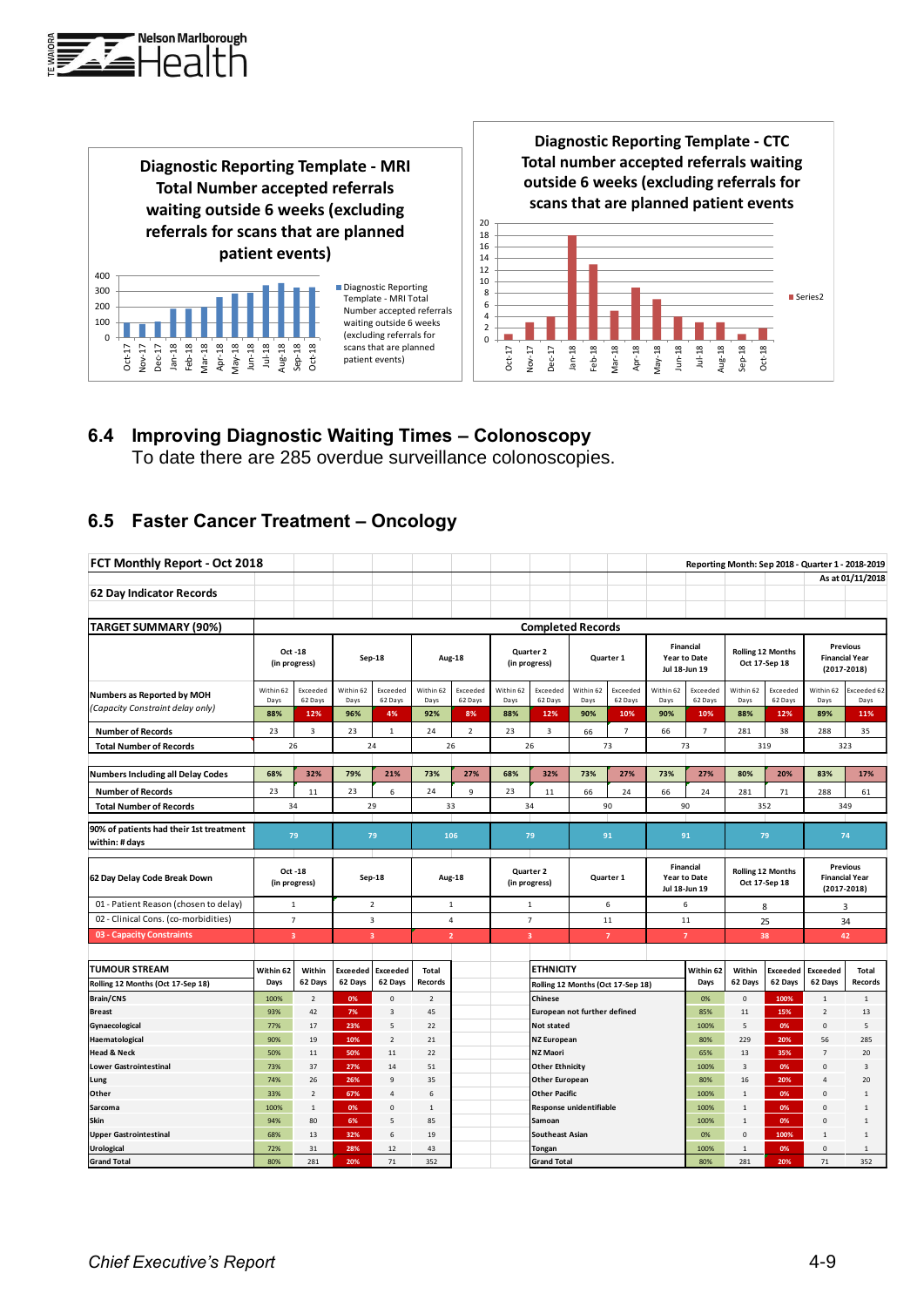

# **7. MĀORI HEALTH**

## **7.1 Mokopuna Ora: Sudden Unexpected Death in Infancy (SUDI) Prevention**

Te Waka Hauora, the Māori Health & Vulnerable Populations team at Nelson Marlborough Health, continues to strengthen the NMH Safe Sleep Device (SSD) programme. A onepage SSD information flyer has been developed and circulated to provide information about the programme and eligibility requirements for SSD. This hopes to support referrals to this programme and ensure that pēpi pods are being distributed to those whānau that could benefit the most from these devices.

## **7.2 Hapū Wānanga Kaupapa Māori Pregnancy and Parenting Programme**

Te Waka Hauora launched a new Hapū Wānanga initiative in Picton on 8 and 9 November. This involved six hapū whanau, between 26 weeks and 36 weeks gestation, attending over the two days. The programme, a partnership between NMH Maternity Services and Te Waka Hauora, covered pregnancy, birth and parenting information using a kaupapa Māori approach and invited a range of guest speakers from local organisations to introduce their health services. Participants created taonga pūoro, were introduced to the art of raranga and, on completion, received their choice of wahakura or pēpi pod and a pēpi pack containing goodies for both whānau and pēpi. Hapū Wānanga will continue to roll out across Te Tau Ihu o te Waka a Maui, with wānanga planned for Motueka on 22 and 23 November and Nelson on 6 and 7 December.

## **7.3 Hauora Direct Blenheim**

Hauora Direct has been implemented in Wairau for the first time at the Blenheim Emergency Housing Transition Housing Service (BETHS). A total of 66 residents from both BETHs and BINGS, which provides accommodation to low income whanau/families, took part in the Hauora Direct 360 degree health assessment. All of these individuals/whanau where high needs and all, prior to becoming residents at BETHS, were homeless. Many of the inhabitants are young whanau with children or young babies in their care.

## **8. CLINICAL GOVERNANCE**

## **8.1 Service User Complaints**

We received 49 complaints in October compared to 45 the previous month.

## **9. COMMUNICATIONS**

There are a number of campaigns for summer including:

- *1,2,3 Where should I be? (find the right healthcare).* This builds on previous years' campaigns but we are working on a substantial website information refresh, and a broader advertising reach – eg healthcare information included on the visitor maps and brochures available at i-sites and visitor accommodation.
- *Quit for Christmas.* This is a 'tweak and repeat' of the 2017 quit-smoking campaign that contributed to good referral and quit rates in early 2018.
- *The Plan.* 'The Plan' comprises resources and interactive guides for parents to help them delay their teenagers drinking. It was developed by our Public Health Service and the Health Action Trust. We are promoting the resources over the school holiday period.
- *Smart Summer Guide.* This is our web-based public health platform using social media and screen media (and a bit of print media) to encourage people to be proactive with their health this summer. It points to the '1, 2, 3 Where should I be?' information.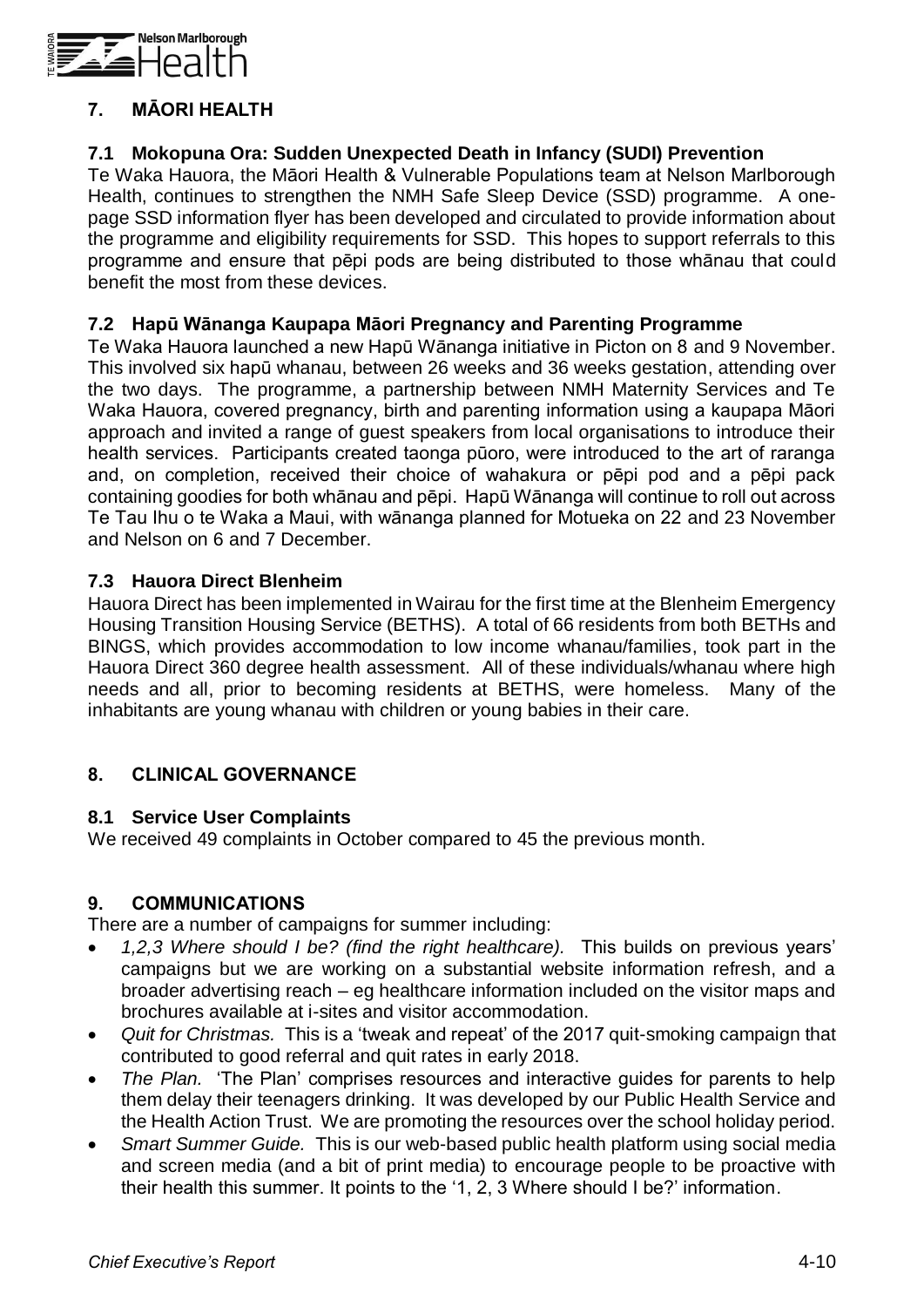

At the same time we are developing smaller campaign plans for Patient Safety Week, Antibiotics Awareness Week and youth immunisation (national HPA campaign).

The most visited website pages in September/October 2018 were:

- Home page 8,747 views
- Carers and Education: 4,024 views
- Contact Us General: 2,017 views
- Contact Us: 1,961 views
- Wairau Hospital: 1,590 views
- Nelson Hospital: 1,100 views

Staff intranet visitation over view in September/October shows:

- Page views: 1,109,521
- Average pages visited per day: 18,492
- Overall visits: 399,661
- Average visits per day: 6,661

The most visited intranet news stories in September/October were:

- Vacancy circular: average 623 page views
- Sue Allen's departure: 488 views
- The 2018 Nelson Hospital variety show is back: 376 views
- Publishing staff photos to intranet: 348 views
- Atrial Fibrillation Week 2018: 324 views

The top five post topics for engagement, reactions, and comments on social media for September/October were:

- Psychiatrist Vikram moves to NZ (Marlb) 7 Oct post
- National Anaesthesia Day & Re-Start Your Heart Day (NN) 16 Oct post
- Thanks for knitting for SCBU (NN) 16 Oct post
- Hear April Walker's breast cancer story (NN) 19 Oct post
- Digital devices eliminate human error on wards (Marlb) 29 Oct post

## **10. PERFORMANCE APPRAISALS**

To date we are at 57% of staff with a current appraisal.